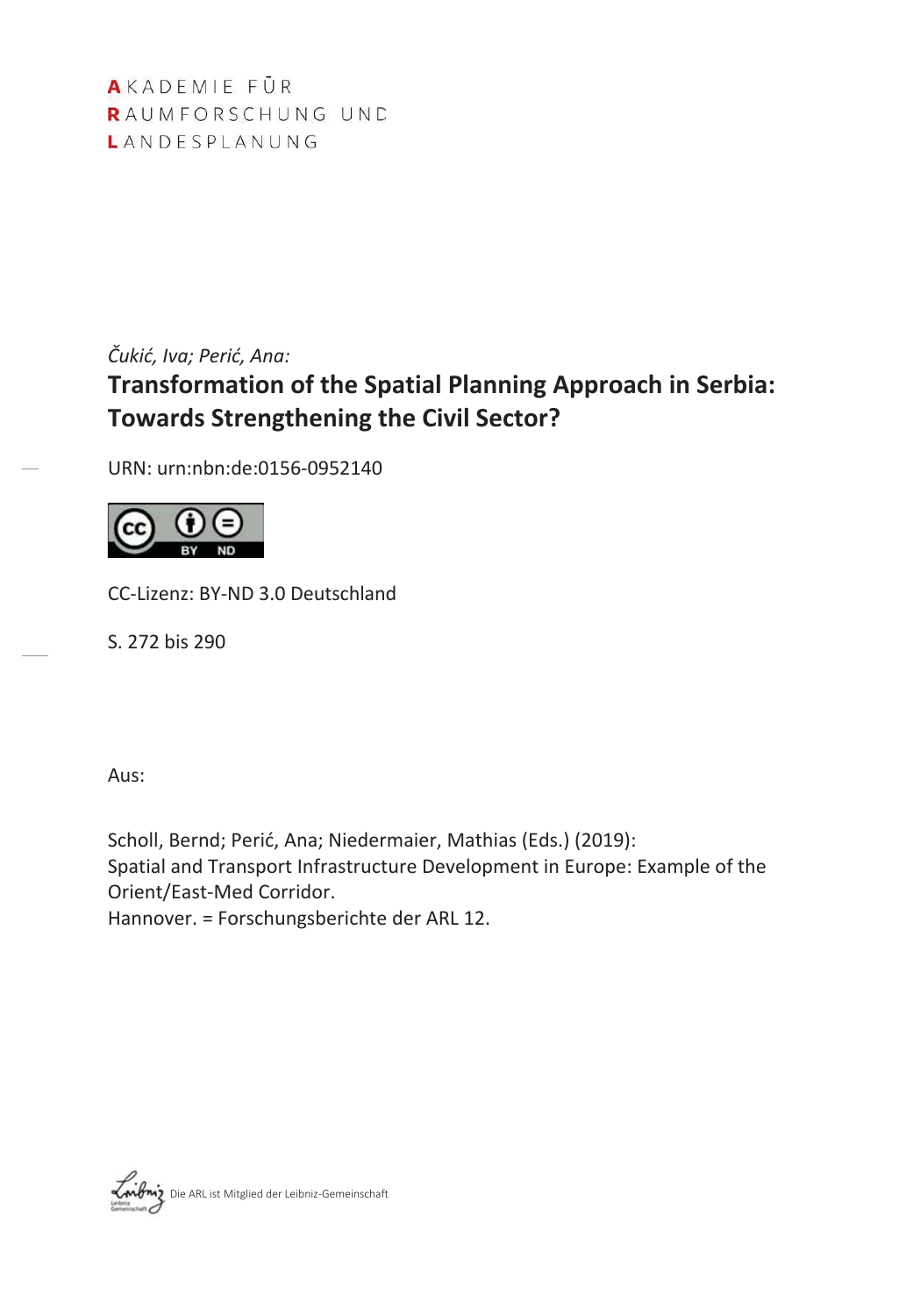## Iva Čukić, Ana Perić

# 14 TRANSFORMATION OF THE SPATIAL PLANNING APPROACH IN SERBIA: TOWARDS STRENGTHENING THE CIVIL SECTOR?

### **Resume**

- 1 Introduction: Serbia within Europe?
- 2 Spatial and railway transport development in Belgrade
- 3 Belgrade Waterfront project
- 4 The role of the civil sector in spatial governance in Serbia
- 4.1 The civil sector in European spatial policies
- 4.2 The civil sector in spatial governance: Serbian regulatory framework
- 4.3 The civil sector in spatial governance: Serbian institutional framework
- 5 Concluding remarks

Literature

### **Abstract**

After the fall of the Berlin Wall, the countries of central and eastern Europe were eager to reshape their societies both in terms of transforming the social system and upgrading the physical environment. The European transport network policies were considered an appropriate instrument for the latter. More importantly, the transport policies highly affected spatial development as they preceded the first European spatial policies. As Serbia suffered from internal social and political problems, it was excluded from the support offered to the European Union Member States. However, due to the geopolitical importance of the Western Balkans, the entire region has become an interesting target for investments from Russia, China, Turkey and the United Arab Emirates. In extreme need of an economic upturn, the Western Balkan states are usually forced to accept the conditions of foreign investors, no matter what the consequences for society and space.

An example that illustrates such ad-hoc political decisions is the Belgrade Waterfront project, which is growing on an 90-ha area, including the recently closed railway station and its shunting yard. As spatial planners and other relevant experts are considered too weak to oppose the political regime, and as the only true critics of the project came from citizen organizations, the paper highlights the role of the civil sector, considering it a tool for transforming the spatial planning approach of a transitional society. Critical analysis of both the regulatory and institutional framework of spatial planning in Serbia indicates a paradox: on the one hand, formal documents highlighting the need for and the role of the civil sector exist, but they are not implemented in spatial planning practice; on the other hand, the mechanisms for active participation have already been developed by the civil sector, however, the institutional framework necessary for formalizing these informal instruments is missing. Solving this issue is a small step towards the progress of Serbian spatial governance, still in transition.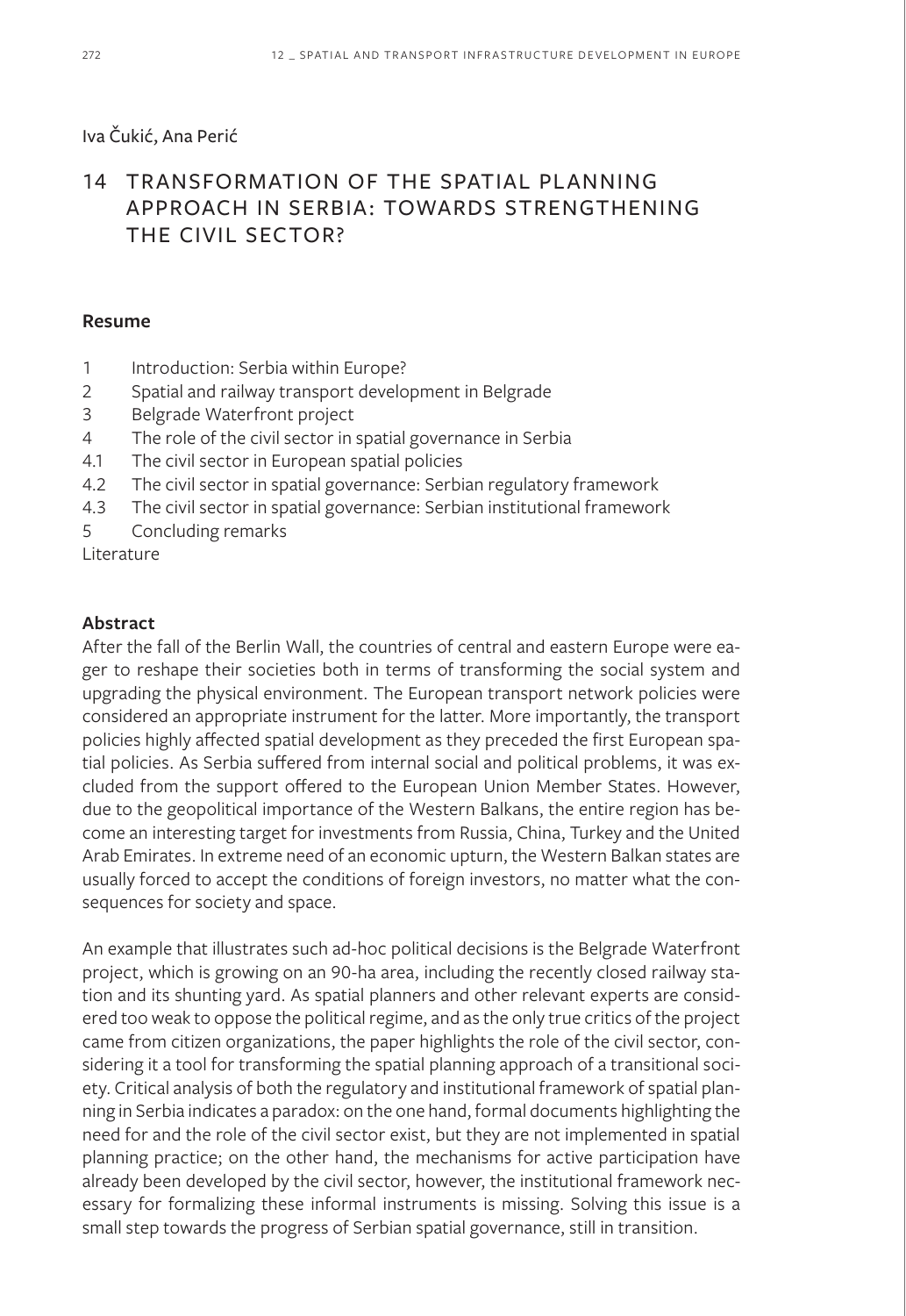#### **Keywords**

Spatial governance – civil sector – formal/informal planning – Belgrade Waterfront – Serbia

### **Transformation des Raumplanungsansatzes in Serbien: Ein Beitrag zur Stärkung des zivilen Sektors?**

### **Kurzfassung**

Nach dem Fall der Berliner Mauer waren die mittel- und osteuropäischen Länder bestrebt, ihre Gesellschaften umzugestalten, sowohl im Hinblick auf die Transformation des Sozialsystems als auch auf die Verbesserung der Lebens- und Umweltbedingungen. Die europäischen Strategien für die Verkehrsnetze wurden in diesem Zusammenhang als geeignetes Instrument angesehen. Noch wichtiger ist, dass die Verkehrspolitik die Raumentwicklung stark beeinflusst hat, da sie der ersten europäischen Raumordnungspolitik vorausging. Da Serbien unter internen sozialen und politischen Schwierigkeiten litt, wurde es von der Unterstützung ausgeschlossen, die den Mitgliedstaaten der Europäischen Union gewährt wurde. Aufgrund der geopolitischen Bedeutung des Westbalkans ist die gesamte Region jedoch zu einem interessanten Investitionsstandort für Russland, China, die Türkei und die Vereinigten Arabischen Emirate geworden. Die westlichen Balkanstaaten, die einen wirtschaftlichen Aufschwung dringend benötigen, sind in der Regel gezwungen, die Bedingungen ausländischer Investoren zu akzeptieren, unabhängig von den Folgen für Gesellschaft und Raum.

Ein Beispiel für solche politischen Ad-hoc-Entscheidungen ist das auf einer Fläche von 90 Hektar entstehende Projekt Belgrade Waterfront, einschließlich des kürzlich geschlossenen zentralen Bahnhofs und seines Rangierbahnhofs. Da Raumplaner und andere einschlägige Experten als nicht in der Lage angesehen werden, sich dem politischen System zu widersetzen, und da die einzig relevante Kritik zum Projekt von Bürgerorganisationen kam, stellt der Beitrag die Rolle des Zivilsektors heraus und betrachtet ihn als ein Instrument zur Transformation des Raumplanungsansatzes einer Übergangsgesellschaft. Die kritische Analyse sowohl des regulatorischen als auch des institutionellen Rahmens der Raumordnung in Serbien deutet auf ein Paradoxon hin: Einerseits gibt es formelle Dokumente, die die Notwendigkeit und die Rolle des zivilen Sektors hervorheben, die aber nicht in der Raumordnungspraxis umgesetzt werden. Andererseits wurden die Verfahren der aktiven Beteiligung bereits vom zivilen Sektor entwickelt, jedoch fehlt der für die Etablierung dieser informellen Instrumente notwendige institutionelle Rahmen. Sich dieses Problems zu widmen, ist ein kleiner Schritt zur Förderung der serbischen Raumordnung, die sich noch im Übergang befindet.

#### **Schlüsselwörter**

Raumordnungspolitik – ziviler Sektor – formelle/informelle Planung – Belgrade Waterfront – Serbien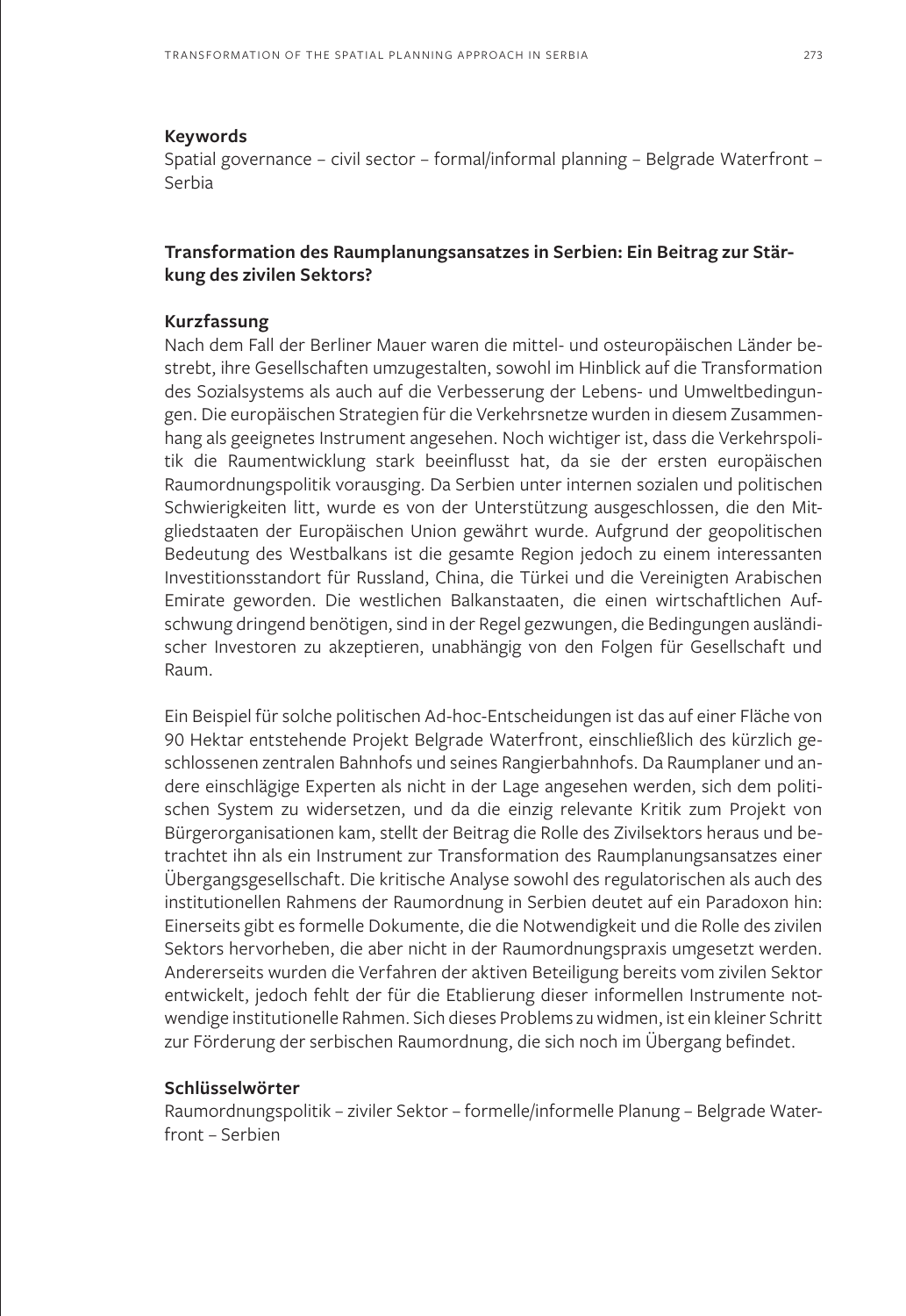### **1 Introduction: Serbia within Europe?**

The first initiatives on transport development in Europe included the routes both in western and eastern Europe. Membership within the European Union (EU) was not established as an eliminatory criterion for the country's transport infrastructure to be considered part of the European network. Therefore, Serbia was recognized as one of the most important countries along the Pan-European Corridor X (defined in 1994, and elaborated in 1997) – leading from Salzburg, Graz and Budapest, respectively, towards Sofia, and Thessaloniki and Igoumenitsa, in Greece (ECMT 1997). Namely, the corridor through Serbia is the shortest and the most topographically feasible route for connecting the north and south of Europe. For example, the distance from Budapest to Thessaloniki through Serbia is only 400km, which is much shorter than the routes through other neighboring countries (e.g. Romania and Bulgaria).

Nevertheless, due to the great national crisis that Serbia faced during the 1990s, little was done to improve the Serbian railway network. More importantly, Serbia did not keep pace with many other post-communist countries in entering the EU. As the number of new EU states reached a critical number in the mid-2000s, new TEN-T (Trans-European Transport Network) policies (from 2005 and 2011) elaborated only the area covered by the EU states (CEC 2005; EC 2011). As a result, Serbia lagged behind. However, in recent years, great financial support for the development of Serbian infrastructure was obtained from Chinese and Russian investors. The role of the EU is not favored that much – the EU loans for building the railway network are about 8–9.5%, while Chinese investors provide loans of 2.5–3% (Ignjatović 2017). For example, the railroad line south of Belgrade was mainly finished by using Russian resources, while the section from Belgrade toward Subotica (in the vicinity of the Hungarian border) and further to Budapest will be financed with a loan from the Chinese government, as this section is recognized as one of the most important routes to central Europe along the branch of the New Silk Road. However, European influence should be much stronger in the Balkan area. At least, there are two reasons behind such a position: 1) from the technical point of view, all the infrastructural and signalization details would meet European standards, not Chinese, and 2) the importance of Corridor X through Serbia is relevant not only for Serbia, but also for the neighboring countries of Croatia, Montenegro, Hungary, Bulgaria and Greece (Ignjatović 2017). Nevertheless, in order for Serbia to be fully accepted as part of the EU, in addition to solving the fundamental political issues, Serbia needs significant systemic changes. This article focuses on improved spatial planning in Serbia.

## **2 Spatial and railway transport development in Belgrade**

Keeping the above in mind, Belgrade as the capital of Serbia is certainly considered a major node that links north and south, east and west. However, large improvements in the railway network of the Belgrade agglomeration (Fig. 1) still have to emerge. Today the most difficult task is to enable the new main railway station (called Prokop) to function properly – railway tracks and necessary signalization has been provided,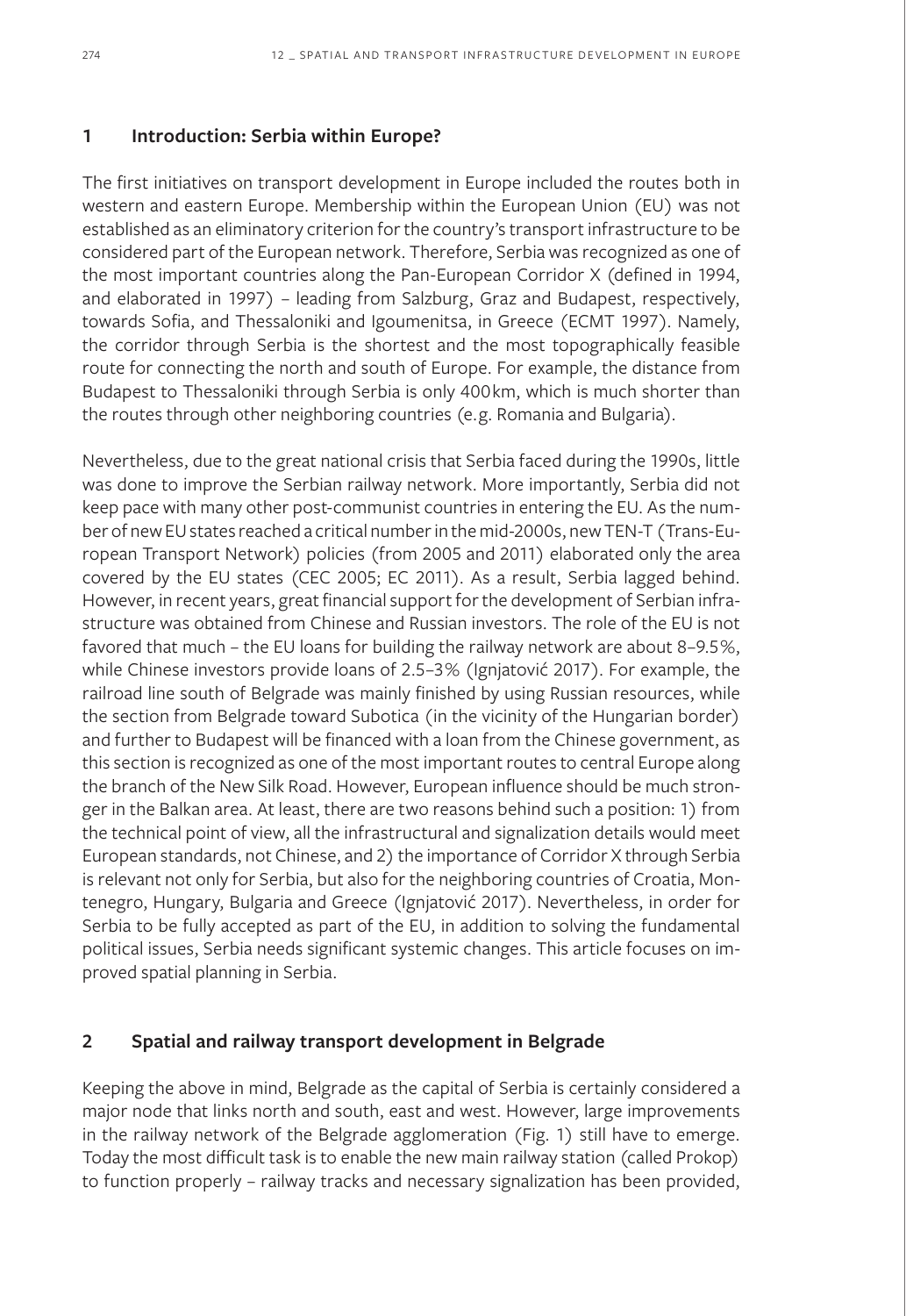however, the road network from/to the station is still missing. Despite this, and due to major urban redevelopment initiatives, the former main station was closed in July 2018. This station suffered from serious operational and technical bottlenecks – limited capacity, old and unmaintained tracks, lack of signalization, etc. – however, it was centrally located and well connected to the city. This is why it was used as the main railway station of Belgrade, while Prokop served mainly the local (agglomeration) trains. Such an unresolved discrepancy in the infrastructural features causes ad-hoc spatial solutions and, thus, spatial degradation. In order to better understand the current spatial challenges the Serbian capital is faced with, the following briefly describes the history of railway development in Belgrade (JSC SR 2017).

The former main railway station was a remarkable venture of the period when it emerged – at the end of the 19<sup>th</sup> century. The station building was built in 1884 with the first operational line Belgrade–Niš, a city in southern Serbia, as this was the route to mining areas rich in various ores. Hence, building the railway line in the Balkan region was not only of great importance for both western Europe of that time (mainly the Austro-Hungarian Empire and France) and the Orient, but also for Serbia – it designated the boost of Serbia in economic, political and cultural terms. A new way of life appeared in Belgrade thanks to the foreign engineers, while Serbia, finally breaking the connection with the great Ottoman influence, started to emerge as an important area in Europe. In addition to French engineers, Austrian architects and urban planners brought the spirit of the central-European city to Belgrade – the radial square in front of the station building as well as the grand boulevard connecting the new station square with the second most important square in Belgrade today (the square Slavija, then just emerging) were confirmation of the modern urban pattern that Belgrade chose to follow.

The first idea concerning the development of the new railway system in Belgrade appeared in the 1960s. In these first plans, it was proposed to remove the railway station to an area where it would be possible to construct it as a throughput station. A final result would be better connections between different parts of the Belgrade agglomeration. Therefore, the construction of Prokop station started in 1974, firstly building the sustaining wall, as the entire site had been used as a ditch area for decades. This was followed by a flat plateau for the placement of the tracks and platforms. Later on, in the 1980s, the two-track railway bridge was built across the River Sava, thus connecting Prokop station with the railway station in New Belgrade. Major works (building of connections with both the north and south of the agglomeration as well as the first underground station) were finished during the 1990s. However, the construction work came to a standstill during the 2000s. Since 2016, work has been accelerated and the old, central main station finally lost its function as a dominant junction node in mid-2018. Therefore, there is an urgent need to make the new ten-track station accessible in terms of approaching the site. The future infrastructural work, which will make this station a fully operable node along Corridor X, is scheduled for realization in 2020 at the earliest.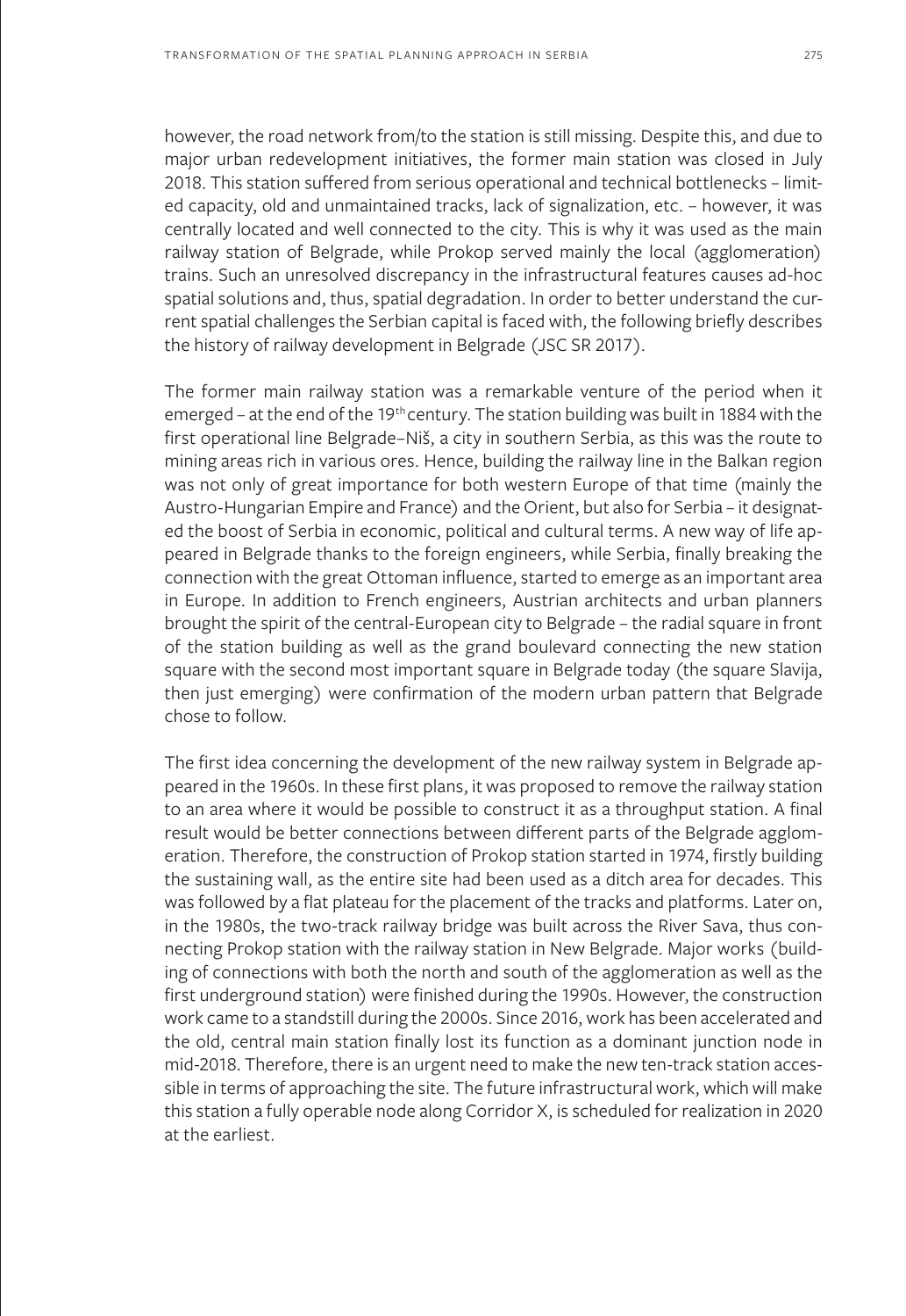

*Fig. 1: Railway network in the Belgrade agglomeration / Source: Mathias Niedermaier, ETH/IRL, Chair for Spatial Development*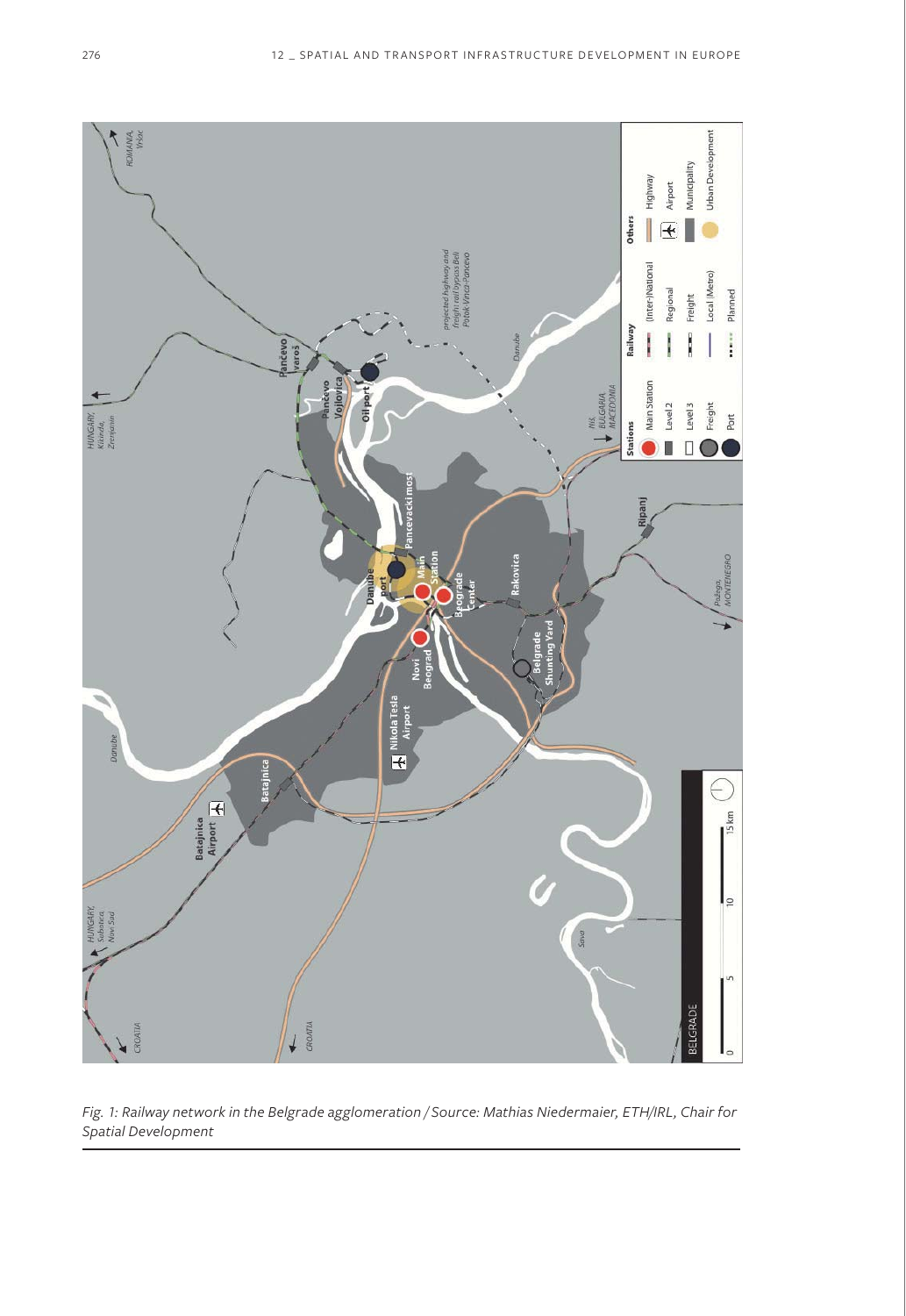## **3 Belgrade Waterfront project**

The reason behind such an urgent need for a fully operable new station in the Serbian capital is the ambitious Belgrade Waterfront (BW) project (Fig. 2) – planned for the 90-ha area on the right bank of the River Sava, and thus in close proximity to the former main railway station. This idea of linking water and its hinterland is not new – it dates back to the 1920s, with a number of urban design competitions organized during the 1960s, 1970s, and even in the 1990s (Perić 2016). However, just for the purpose of the new project, for which implementation started at the end of 2015, the shunting yard and most of the railway tracks were removed by the end of 2017, as they were considered an obstacle in connecting the Belgrade urban fabric with the bank of the Sava river. Finally, the station itself was closed in July 2018.

The BW project is disputable for many reasons:

- > The function of the former (international!) railway station was reduced to a minimum (only three tracks left, entire shunting yard removed), even while there was no other operational railway station; no strategic decision about the Belgrade railway network was made;
- > The BW project occupies the most attractive site not only of local, but even of national importance, while its architectural and urban value has been extensively debated;
- > According to the contract between Serbian national government and the investor from the United Arab Emirates (UAE), the costs of the site preparation for future use (including all kinds of infrastructural networks to/from site) are to be covered by the domestic partner; the foreign investor is obliged to cover the costs for constructing the building stock on the area, with the right to total revenue of its lease or sale when built; and
- > Most importantly, the project implementation is based upon the political decision of the then-prime minister of Serbia (today the president!), with no public debate and the constant repression of citizens' voices.

The following section describes the process of negotiating about and initial construction of the BW project.

Although the area of the current BW project has been the subject of planning debate for decades now, it was always extremely difficult to find proper investors for such a site of national importance. The Serbian state could not deal with this financially demanding spatial issue, and foreign investors were uninterested. Just in 2015, the investor from the United Arab Emirates (UAE), in close cooperation with the Serbian national government (i.e. the ownership structure 68–32%, respectively), decided to build a new city on the water. The preliminary design project was created by the international teams, and further elaborated by the local planning and architectural offices (Radojević 2017). Briefly, the BW project comprises an area for over 6,000 flats (1 million  $m^2$ ) with 20,000 inhabitants, and the future land use is foreseen as mixed-used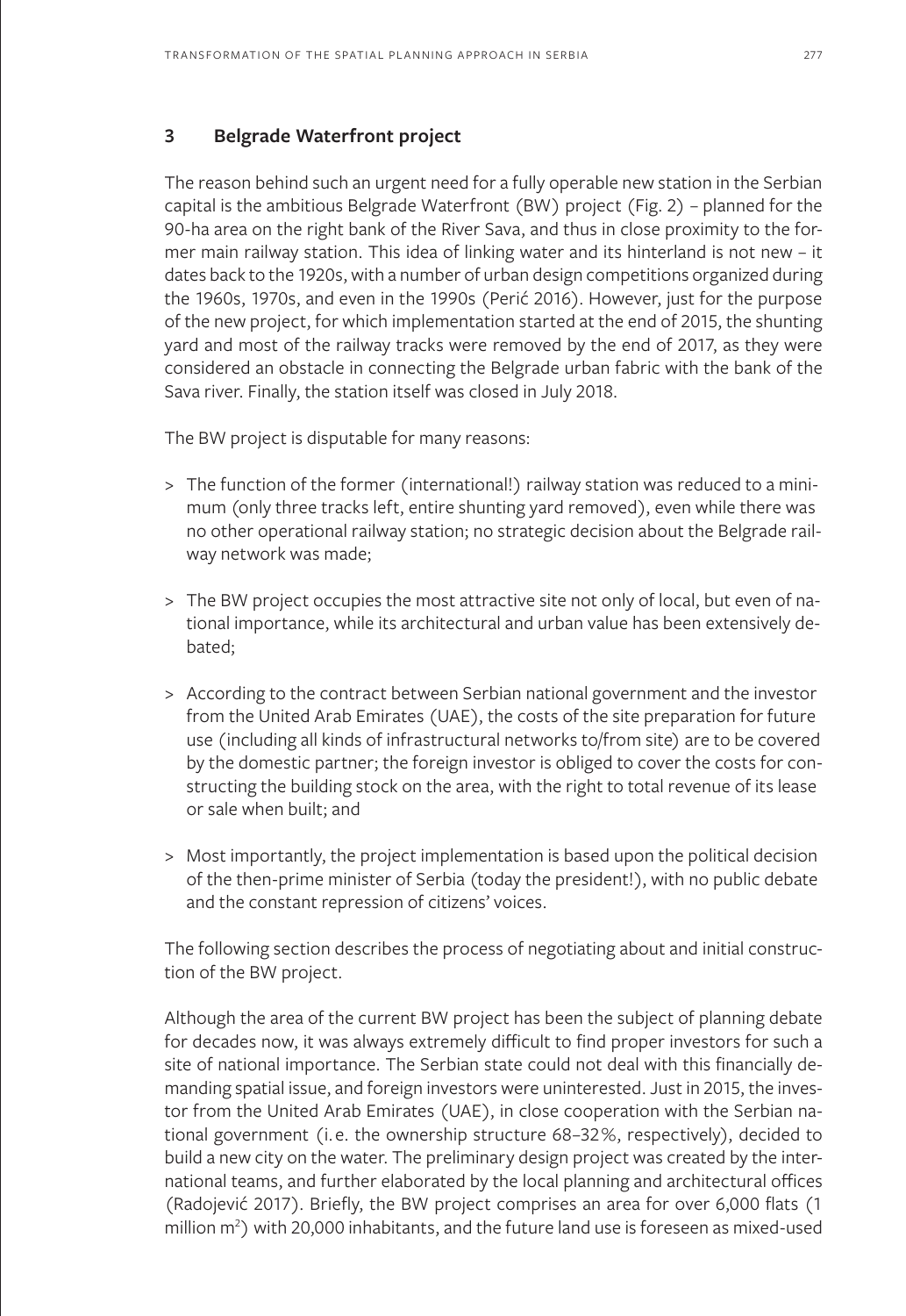– with a new shopping mall and a hotel, the future largest and tallest (210m) buildings in the Balkans, respectively, office and commercial spaces, social and cultural spaces, and a large green area. Most of the area will be covered by totally new facilities, while some of the structures of recognized architectural value (e.g. the former main railway station) are to be preserved (Eagle Hills 2015). The project is considered a generator of workplaces, mainly in the construction domain in the first phase, and later by the development of new services. However, a lot of subsidies were provided by the Serbian government to the UAE investor Eagle Hills, i.e. the state is obliged to: clean the riverfront (in terms of environmental clean-up and removal of old buildings and ships), remove the old railway tracks, invest in constructing the new Prokop railway station (outside the BW area), provide all the infrastructural equipment to and on the site, and even lease the land to the UAE investor for 99 years (OG RS 3/2013).<sup>1</sup> The estimated construction costs vary from 3.1 to 8 billion euros, while work on the BW project is scheduled for finalization in 2045, in three phases.



*Fig. 2: Belgrade Waterfront project / Source: Belgrade Waterfront; https://www.belgradewaterfront. com/en/*

Besides the two dominant actors in the story of Belgrade Waterfront, the position and roles of the professional community and the civil sector should be mentioned to complete the broader picture of the development project. Briefly, in the case of the BW project, strategic decisions were made at the political level (with the key role of the then-prime minister, nowadays the president), hence avoiding any kind of a public debate with a range of interested parties.

<sup>1</sup> The issue concerning the land lease seems particularly problematic due to unfair conditions between the Serbian government and the UAE government (OG RS 3/2013), as: 1) there is no fee for the subject of the lease (the Company BW), 2) right of lease to the Company BW will be converted into the right of ownership (after constructing the buildings and a month after obtaining a use-permit), 3) previous right conversion will be possible without any fee for the Company BW, thus meaning that the land of the BW area will be given to the foreign investor for free, and finally 4) the Company BW can transfer the right of ownership to other parties without a fee.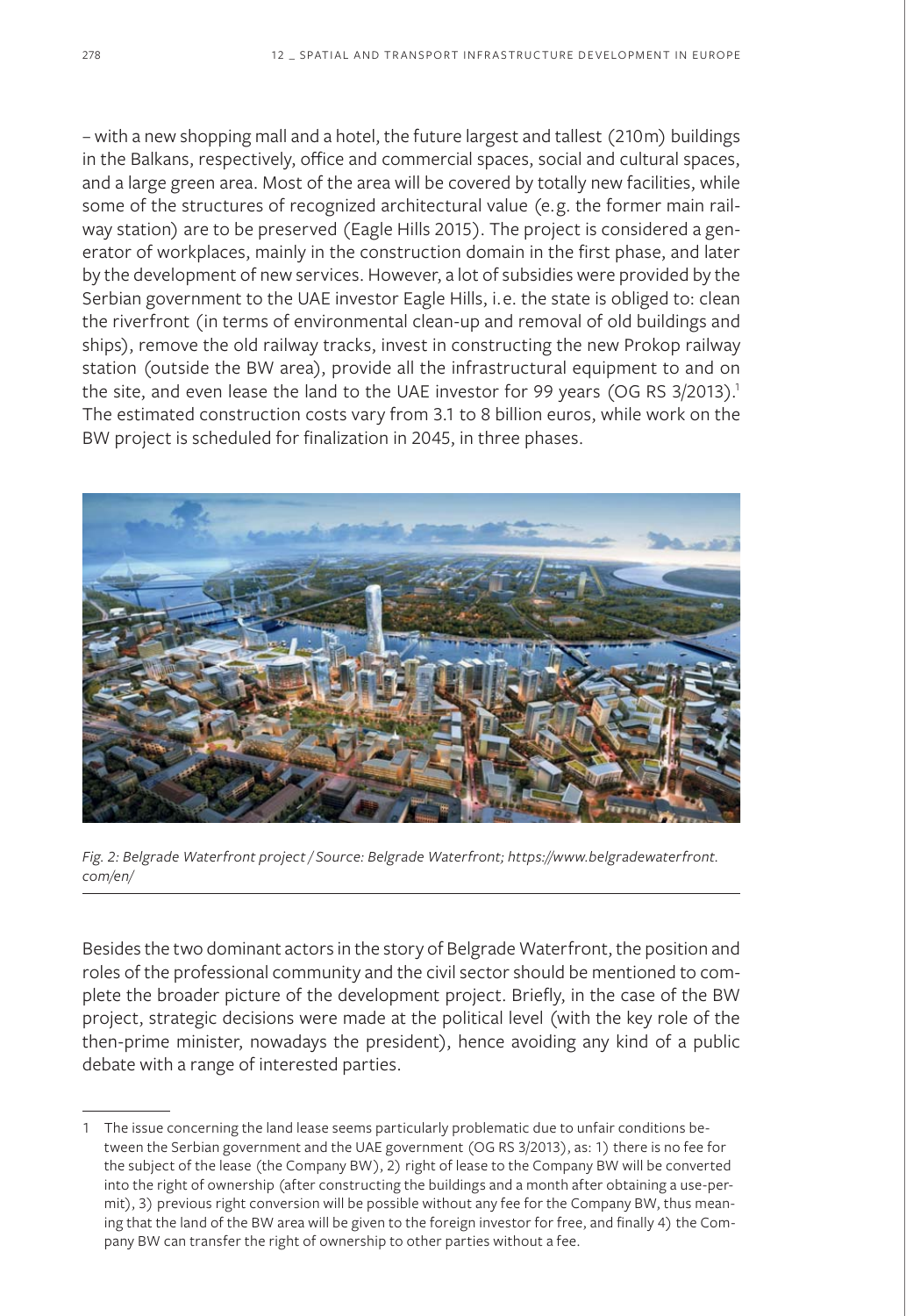Serbian planners do not know how to value various interests and, hence, they were completely ignored by the political power structures, tightly connected to the UAE investor (Perić 2016). A clear example of the weak position of professional planning is seen in the complaint of the National Association of Architects (NAA) to the initial spatial concept of the BW project (proposed by foreign architects and designers).<sup>2</sup> The NAA president's comment was mainly related to the project design, and not the strategic decision-making procedure that caused such a design (Maruna 2015). The persistent adherence of planners to an obsolete position, i.e. focusing on the plan as the final product of the planning process, and not on the process itself, made them players without power in a stakeholder arena, thus easily disregarded by the powerful political structures (Maruna/Čolić 2017).

The only domestic institution involved in the process of plan making, due its tight relationship to the political regime, was the Urban Planning Institute, the urban planning office of the City of Belgrade (Perić 2016). Its professionals incorporated a minimum of technical knowledge, i.e. they prepared a plan justifying the needs of the private investor, as proposed by the project. There are two main points that explain the inferior professional position: 1) in regular spatial planning practice, the project follows the rules and parameters given in the plan, and not vice-versa, and 2) the plan that was prepared for the BW project is the Plan for the Area of Specific Use (OG RS 7/2015), which is, according to planning law (OG RS 145/2014), created only for non-urban areas of particular importance – mining and coal seams, flooding areas, natural resources, etc. Furthermore, in contrast to the Master Plan of Belgrade as the highest-tier urban plan which can be implemented only by the regulatory plans, this plan is the national spatial plan and its implementation does not include the rounds of public debates and approvals by the actors at the city level, be these the planning commissions or general public. Hence, insisting on the spatial plan as a basis for construction work is an approach that clearly excludes any form of strategic deliberations (Maruna 2015).

As a reaction to such strong national pressure that rendered the planning procedure irregular in numerous ways, the civil sector through its own initiatives, e.g. "Don't let Belgrade d(r)own!" (*Ne da(vi)mo Beograd!*) (Fig. 3), raised its voice (Čukić/Sekulić/ Slavković et al. 2015). The focus was mainly on the irregularity of the legal basis of the BW project, as well as the content of the contract between the Serbian government and Eagle Hills as a company of dubious status and renown (Maruna 2015). Briefly put, the civil sector has been acting to safeguard public interests in spatial planning decision-making. Moreover, the public debates among the most prominent national experts in various domains (sociology, economy, public administration, spatial planning, etc.) were organized at the end of 2014, in parallel with the procedure of plan making. The gatherings under the title "What is hidden beneath the surface of the 'Belgrade Waterfront'" mainly influenced the public, however, without any effect on the ruling political structures whom it primarily addressed. In other words, the exclusion of both the planning profession and the public from such an important project is a clear sign of an elementary ignorance of democratic decision-making (Orlović Lovren/Maruna/ Crnčević 2016).

<sup>2</sup> To avoid possible confusion, the role of NAA as a relevant expert body is important as most Serbian urban planning professionals have architectural backgrounds.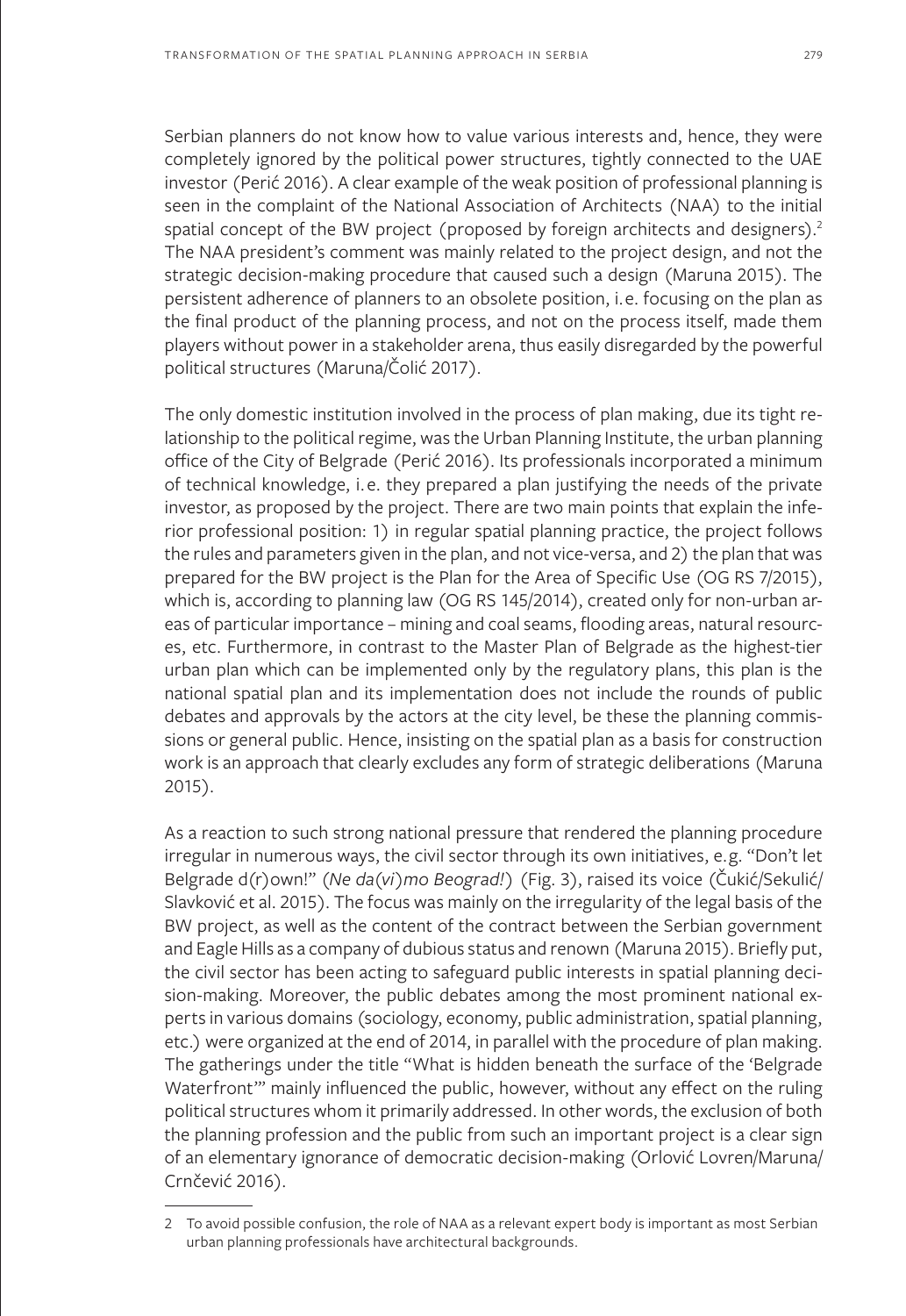

*Fig. 3: Public protests against the Belgrade Waterfront project / Source: Kamerades (https:// nedavimobeograd.wordpress.com)*

As the civil sector organizations reacted against the dominant political narrative, and as their voice was more influential than that of the professional community, the next section elucidates the position of the civil sector in Serbian spatial governance.

## **4 The role of the civil sector in spatial governance in Serbia**

This section focuses on the critical analysis of the possibilities and limitations of the civil sector's participation in spatially relevant decision-making processes in Serbia. The analysis has been carried out in three steps. In order to define logical and contextually relevant guidelines for the transformation of the spatial planning approach in Serbia (as the main aim of this paper), the overview of European policies on spatial planning observed through the lens of the civil sector's position in spatial issues is first briefly presented. This is followed by an analysis of the legislative and regulatory framework of spatial planning (and other relevant domains) in Serbia, again clarifying the position of the civil sector. Finally, the institutional framework is presented, focusing on the public-sector bodies responsible for establishing close cooperation with the civil sector organizations, as well as on the activities of some of these organizations. The critical assessment of the current situation is achieved not only by analyzing the primary sources (relevant laws and strategies), but also through an overview of the secondary literature in the domain.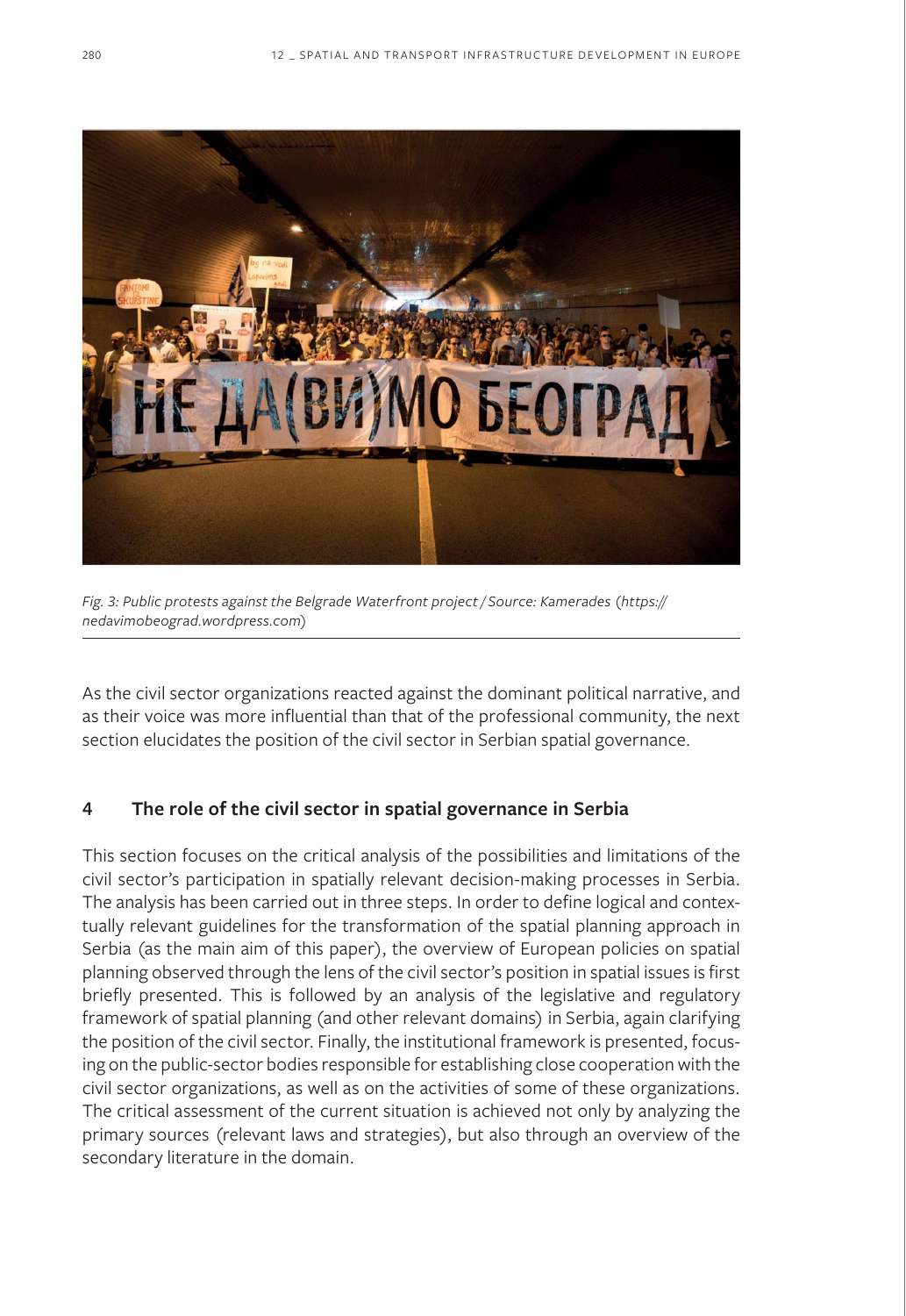## **4.1 The civil sector in European spatial policies**

Current European spatial development policies are oriented towards the intensive involvement of the civil sector, civic initiatives and civil society organizations<sup>3</sup> in decision-making processes important for activating local spatial potential and resources. As a consequence, the creation of partnership relations between the public and the civil sector is emerging, and is followed by the abandonment of top-down approaches in favor of more participatory and bottom-up approaches in policy implementation.

Within a framework of the *European Spatial Development Perspective* (CSD 1999), as a first comprehensive European spatial planning policy, priority is given to new forms of partnership and governance through the intensive and continuous collaboration of various stakeholders important for spatial development (public sector, local and regional administrations, professional associations, local and regional entrepreneurs, and civil society organizations).

The importance of involving the civil sector in decision-making processes is also recognized in the European Parliament Resolution entitled *Urban Dimension of Cohesion Policy* (EP 2009). The resolution highlights the importance of the bottom-up principles in the implementation of urban policies, and the strengthening of vertical and horizontal governance, as well as partnerships and communication between all three sectors – public, private and civil.

The projects of the Seventh Framework Program of the European Union (FP7) also emphasize the importance of civil-public partnership, as states are not efficient in providing heterogeneous services, and are often unable to cover the full spectrum of heterogeneous needs of citizens (AUGUR 2012). The local and state authorities do not manage to cover the diverse needs of the urban population with the available urban infrastructure, so the modified management model should include the direct experience and knowledge of citizens and civil society organizations (Durant/Fiorino/Oleary 2004). More precisely, the new management model implies the involvement of nonstate actors in shaping public policies through the participatory activism of the civil sector (Petrović 2012). Most importantly, a civil-public partnership model represents a new regime of regulation that does not assume the withdrawal of the state actors, but raises the issue of efficiency and effectiveness of public policy in a new way (Petrović 2012).

<sup>3</sup> Viktor Perez-Diaz defines three categories in which the concept of civil society is interpreted today. First, the most important is the type of society in which there is the rule of law, the economy based on market principles, social pluralism, responsible authority, and the independent public sphere. The notion of a 'democratic society' would be a synonym for this first category. Another, narrow definition refers to those parts of society that do not belong to the state, but include the economy, the market, the public sphere and citizens' associations, or 'non-governmental civil society'. The third and lowest category excludes power, the economy and the market from its content. The concept of civil society is thus linked to new social movements, the non-profit and non-governmental sector and the autonomous public sphere with independent institutions (Perez-Dias in Paunović 2013: 7–8).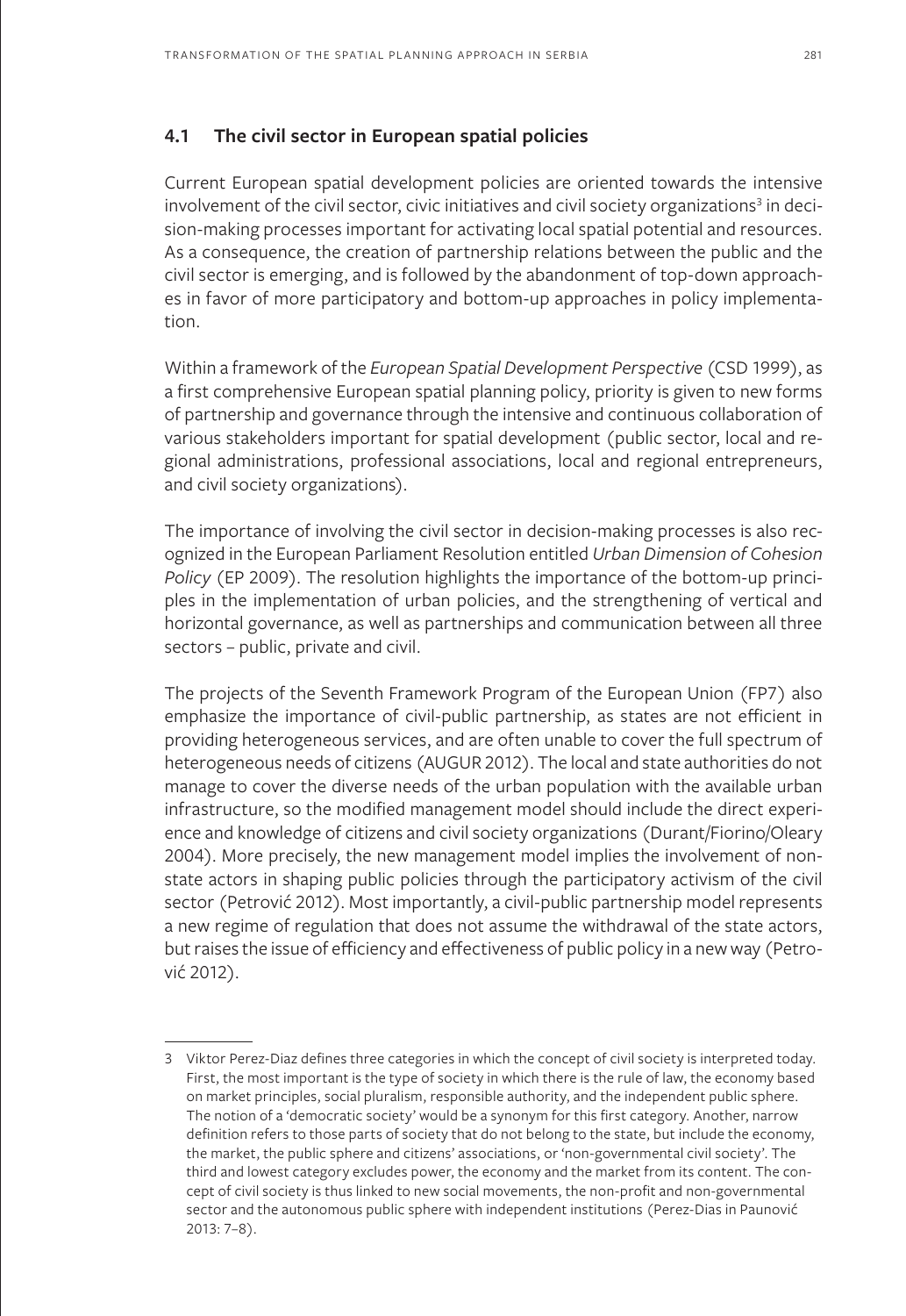Within the *Urban Agenda for the EU* (EC 2016), the EU, in a number of cross-cutting issues and principles, also recognizes the importance of effective urban governance and integrated and participatory policy-making highlighting citizens' participation and new models of governance. The overall objective is directed towards participatory city development, i.e. by gathering relevant stakeholders and strengthening democracy through increased participation of the general public in long, mid- and short-term urban planning and design processes. The emphasis is on the complete city development, whereas the integral process and participation are seen as the guiding principles that ultimately can bring livelier, more comfortable and stronger cities.

In order to achieve the effective participation and engagement of the civil sector in the domain of spatial and urban policies, it is necessary for all the involved actors to have equal access to available and accessible resources. Elements that favorably affect the quality of the partnership are (Mišković/Vidović/Žuvela 2015; SEEDS 2015):

- > Active participation of all partners from the very beginning;
- > Trust between partners and consensus on a shared vision and goals;
- > Commitment to the partnership;
- > Partnership launched in an area with a tradition of civic activism in the community;
- > Transparent relationship of decision-making;
- > The activities initiated by the partnership should focus on achieving visible results;
- > The existence of flexibility in adapting to the needs of the community;
- > The existence of adequate resources;
- > Clearly defined roles and responsibilities; and
- > Secured source of funds.

Elements that negatively affect the quality of the partnership are recognized through:

- > Setting unrealistic goals;
- > Interventions that are incompatible with the needs of the community;
- > Small contribution to the provision of services;
- > Unclear direction of action;
- > Legislative obstacles or obstacles to labor policies;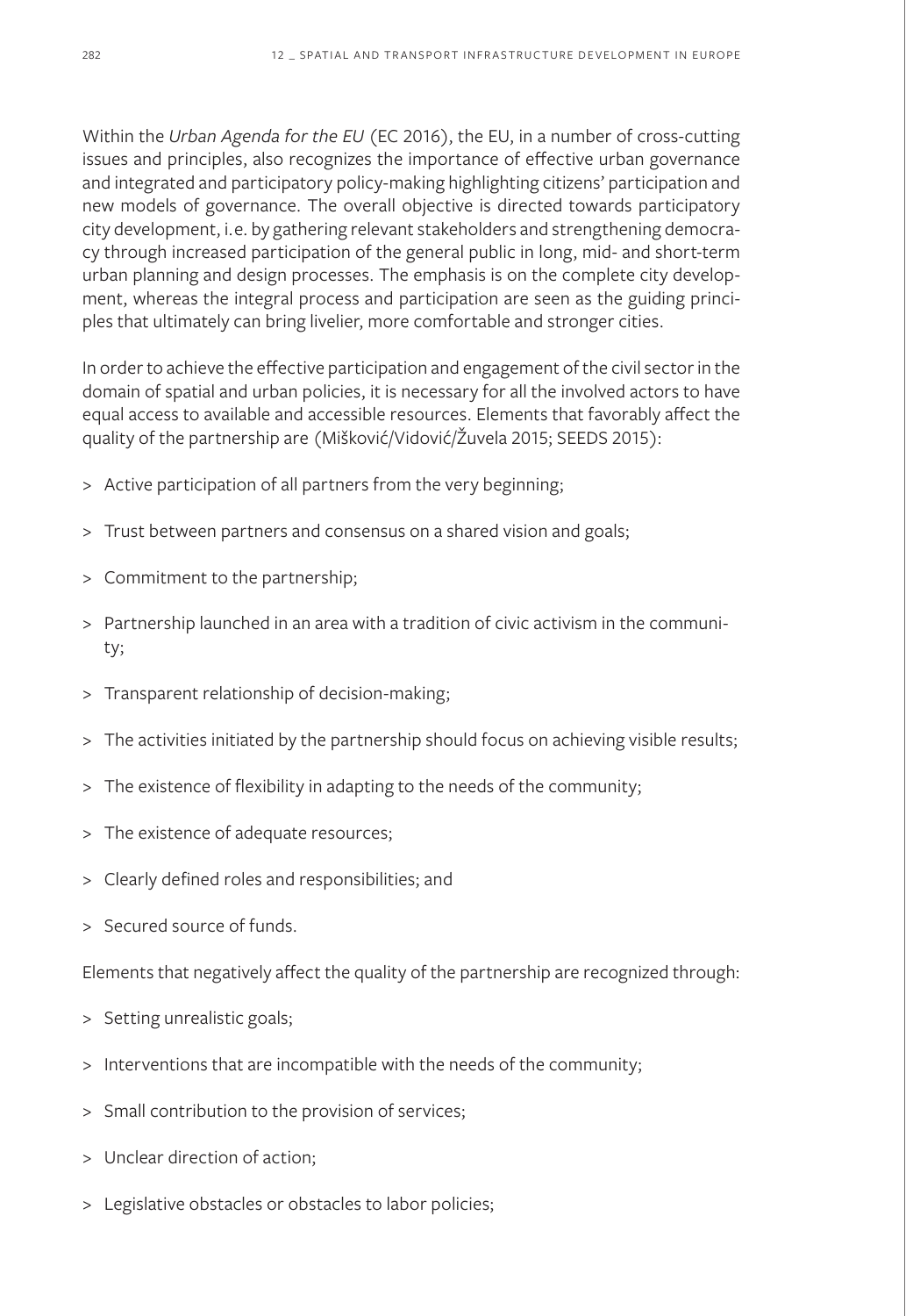- > A situation in which only individual stakeholders benefit from the partnership; and
- > Lack of financial resources.

Finally, the transformation of the legislative framework influences the process of urban development management, which creates the capacity for collaborative strategic action, i.e. for the adoption of specific management and governance practices.

### **4.2 The civil sector in spatial governance: Serbian regulatory framework**

Regarding spatial development management in Serbia, the planning documents and the legislative framework emphasize the importance of decentralization for balanced development, i.e. the interpretation of this principle as a key one, which influences the extent of activation of territorial capital at the local and regional levels.<sup>4</sup> Namely, after the political changes in 2000, there was progress in the domain of decentralization and strengthening the role of local governments. Thus, the Act on Local Self-Government (OG RS 129/2007, 83/2014) regulates the competencies, bodies and responsibilities of local self-government units, and they can manage public affairs of direct, common and general interest for the local population. This law also regulates the scope of the budget and the financing of local self-government, as well as property rights, i.e. the recognition of their own property, which can be independently managed in accordance with the law. Nevertheless, the authorities in the area of spatial and urban development comment that regardless of the large number of documents adopted in this area, due to the unstable transitional period Serbia is faced with, there are no great effects on spatial development practice (Stojkov 2011; Vujošević 2012; Petrović 2012; Nedović-Budić/Zeković/Vujošević 2012). More precisely, the inefficiency of the power distribution lies with the central/national political elite, which prevents the local governments from developing as autonomous political entities (Petrović 2012).

Citizens' participation in the spatial planning decision-making process is regulated by the latest Act on Planning and Construction (OG RS 145/2014) within which, for the first time, article 45a. introduces an institute of early public insight. Early public insight and public insight are the only prescribed formal instruments of citizen participation in the planning system in Serbia. Thus, the formal involvement of the public in the phase of evaluating the draft proposal takes place twice. However, the instrument of early public insight has not been clarified in detail, so without the development of adequate mechanisms for citizen involvement, very low civil society interest in spatial

<sup>4</sup> Serbia as a nation state has a clear administrative and territorial organization, while these aspects mutually do not coincide. In administrative terms, Serbia is divided into two levels (nation state and local level), while territorial segregation involves the state, region (province) and municipality levels. According to the Constitution of Serbia (OG RS 98/2006), regions (provinces) are not recognized as administrative entities, however, their territorial organization is covered by the Constitution as well as the Act on Territorial Organization of the Republic of Serbia (OG RS 129/2007, 18/2016), which includes differentiation on various levels: municipalities, cities and the City of Belgrade as territorial units, as well as autonomous provinces as territorial autonomies. Moreover, the Act on Regional Development (OG RS 89/2015) prescribes the principle of subsidiarity in order to foster regional and local development.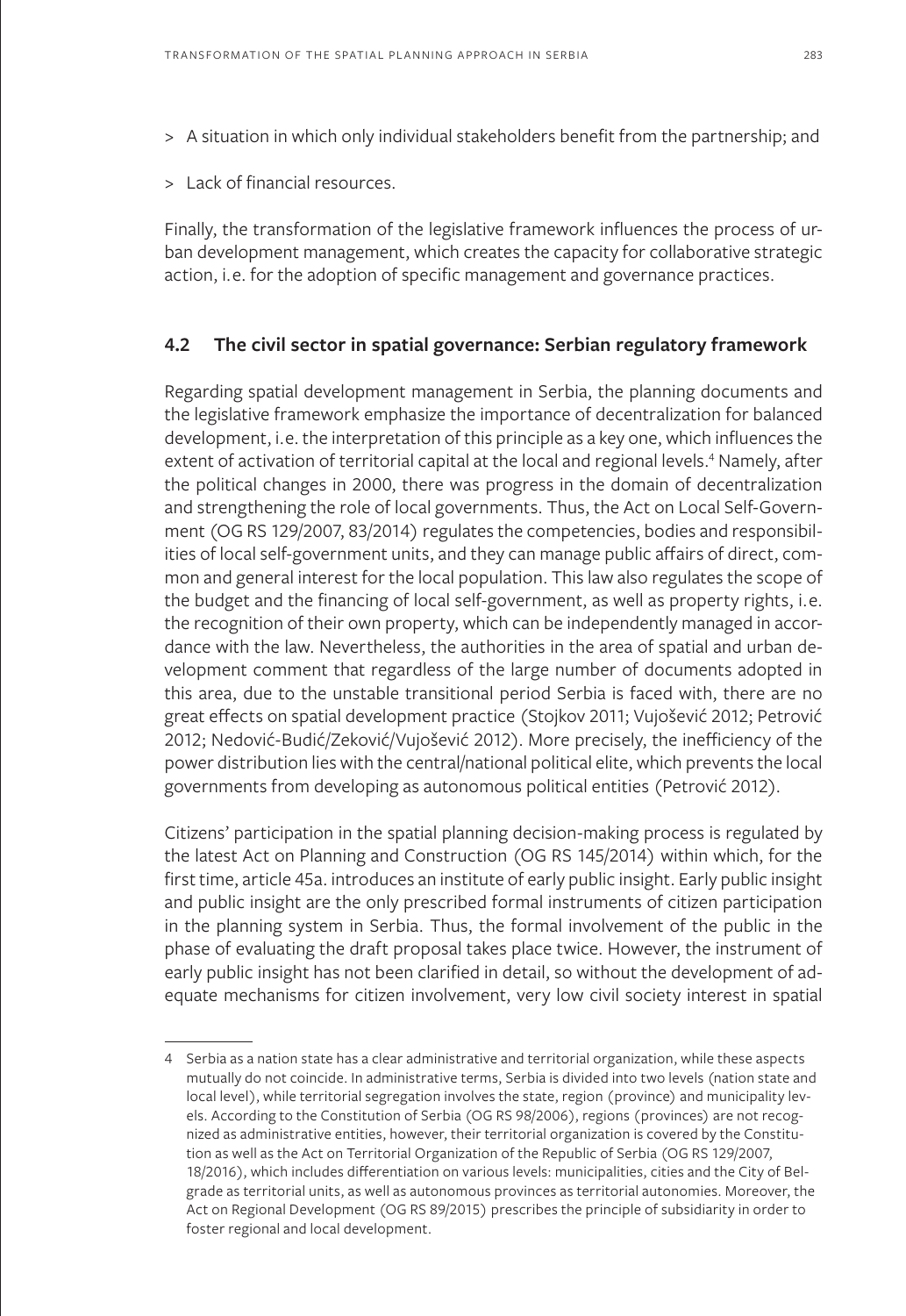and urban development could be expected. Also, even when the institute of public insight (2003) was first introduced, there was no significant progress in citizens' participation as the involvement of the public was totally dependent on planners' attitudes, i.e. there was no clear idea about the significance of public insight for spatial planning decision-making (Stojkov 2011: 12).

The *Spatial Plan of the Republic of Serbia from 2010 to 2020* (OG RS 88/2010) clearly emphasizes the need for raising awareness among citizens, investors and administration at all the territorial levels in order to regulate sustainable spatial development. Therefore, the document recognizes elements of European policies on spatial development management through introducing terms such as: territorial capital, sustainable spatial development, spatial integration, social inclusion, territorial/regional decentralization, and functional urban areas (OG RS 88/2010). More precisely, some visions identified in the Spatial Plan are: 1) active implementation of the spatial development policy by public participation, through the permanent education of citizens and administration, 2) development of instruments for directing the activities of spatial planning, and 3) development of service functions (agencies, or non-profit organizations) at the municipal and/or city level in order to consolidate all actors of spatial development. In the context of institutional responsibility, the plan requires the development of legally stipulated, but also locally conditioned informal forms of participation in the decision-making process (citizens and their associations, spatial development actors, associations and political parties), which resolves the conflict concerning a public-private relationship and generates support for policy implementation, strategies and plans that are adopted in this way. Thus, the Plan states that "the welfare should be on the side of citizens as conscious and active participants in the development of the territory they live in, which implies both the territory of the local community and the state in which the community is located. Therefore, it is necessary for citizens to have the possibility, right and obligation to decide on the spatial development of their territory, but also to participate in deciding on the spatial development of their region and state" (OG RS 88/2010).

## **4.3 The civil sector in spatial governance: Serbian institutional framework**

In order to improve cooperation with the civil sector, a national body – the Office for Cooperation with the Civil Sector of the Republic of Serbia - was established.<sup>5</sup> The Office is responsible for the harmonized functioning of the state administration bodies as well as promoting cooperation between the administration at the national level and associations and other civil society organizations. The scope of its work includes information, support programs and strengthening the capacities of civil society, as well as ensuring the cooperation of state bodies, bodies of provinces, municipalities, cities and the city of Belgrade with the civil sector. In addition to the aforementioned competences, this office has no direct connection with the urban and spatial planning system (Čukić 2016).

<sup>5</sup> The body was established based on the Regulation concerning the Office for Cooperation with the Civil Sector (OG RS 26/2010).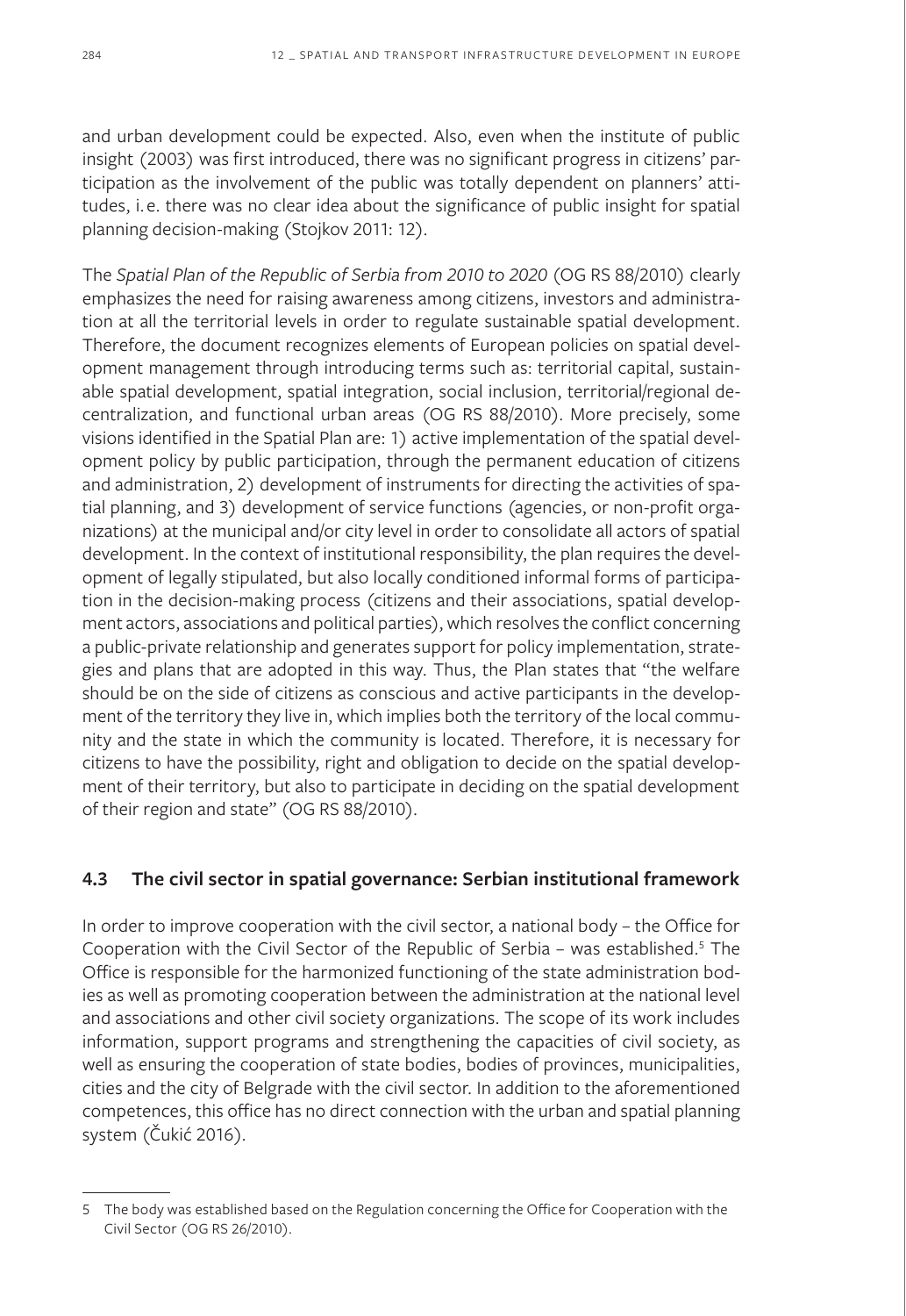At the city level, the institution responsible for creating and implementing planning solutions and instruments is the Urban Planning Institute. Yet, due to strong ties with political actors, this institution avoids the introduction of various forms of participation, e. g. active participation of citizens and the civil sector in the process of plan preparation, as well as in the post-planning period of implementing the proposed solutions. Participation of the civil sector is very rare and extremely spontaneous without any idea of its importance and possible role in the preparation of plans, while citizens are included as objects rather than planning entities, i.e. they are formally involved at the end of the planning process instead of its beginning.

Another feature of the contemporary planning process in Serbia is the simulation of participation. To illustrate this, a few activities of the abovementioned initiative 'Don't let Belgrade d(r)own' (directed against the BW project) are shown. The first public action of the initiative was to submit objections regarding the changes to the Master Plan of Belgrade (OG CB 70/2014). To this purpose, members of the collective 'Ministry of Space' (*Ministarstvo prostora*) invited the citizens of Belgrade to a workshop where they were joined by young professionals from different fields, and together analyzed the proposed changes. Based on the ensuing discussion, the participants composed a report made of objections. As a result, the citizens of Belgrade filed over 3,000 complaints to proposed changes. During the public insight, over 200 people came to discuss these complaints with the representatives of the city authorities and professional institutions. This session lasted for more than 6 hours, but all of the complaints were rejected, or only superficially taken into consideration, thus giving the citizens a valuable lesson on existing democratic participatory tools that proved to be only a simulation without any real effective power.

Several months later, the activists of the 'Don't let Belgrade d(r)own' initiative (now officially formed and much more numerable) opted for different tactics to oppose the new Plan for the Area of Specific Use (OG RS 7/2015) for the site of Sava Amphitheatre. Although proposed by the Urban Planning Institute of Belgrade, the new Spatial Plan contravened the current laws (Čukić/Sekulić/Slavković et al. 2015). The new plan aimed at legalizing the design previously shown on the model of the BW project, uncovered at a ceremony several months earlier to show the direction in which the new identity of Belgrade was to be developed. This new identity was envisioned by an anonymous author, without prior consultation with the professional organizations or with the citizens of Belgrade. The activists of the 'Don't let Belgrade d(r)own' chose not to give legitimacy to a process that was itself illegal. In one of their acts called 'Operation lifebelt', the activists were equipped with inflatable arm bands and lifebelts, they threw beach balls to each other and sang songs about Belgrade, all in order to interrupt the public insight session (Fig. 4). Contrary to their expectations, and despite the noise, the interruption did not occur. Instead, the members of the planning commission continued their work, complaints were again rejected, and the session was deemed successful. Once again, this has proven the total impermeability of the stakeholders to any form of public debate.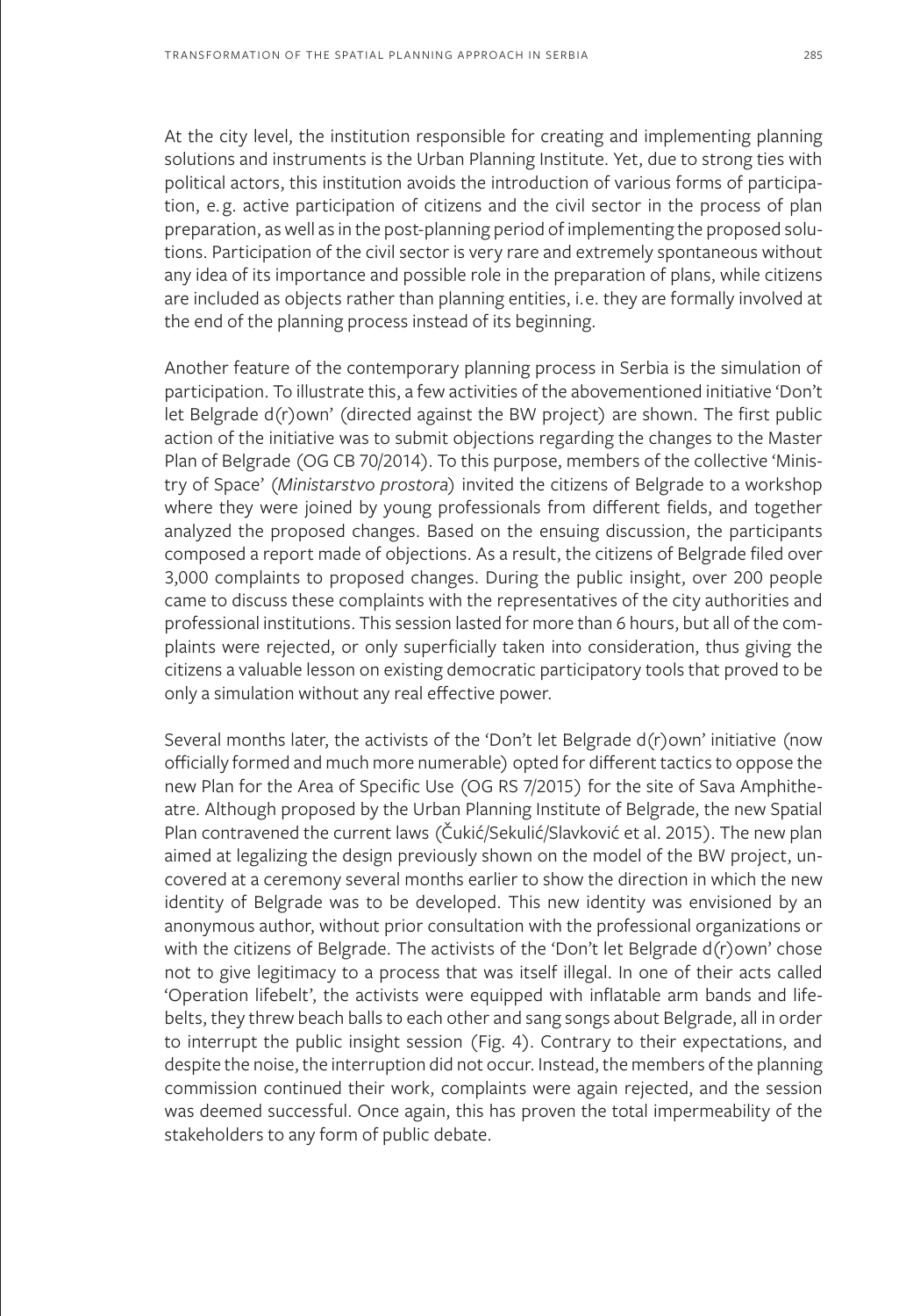

*Fig. 4: Public debate in the Belgrade City Hall / Source: Kamerades(https://nedavimobeograd.wordpress. com)*

## **5 Concluding remarks**

By analyzing the institutional and regulatory context, it can be concluded that Serbia is characterized by a lack of harmonization of urban policies and an unbalanced level of their implementation, as a consequence of transforming its socio-economic system. Institutionally, the scarcity of relevant offices or agencies at the local and regional levels makes it impossible to achieve the objectives set by the Spatial Plan and other development strategies. Thus, lack of a competent body with clearly defined competencies in urban development, which would support citizens' involvement in planning decision-making, creates conditions for non-transparent and closed procedures.

Despite the legislation which defines the levels of territorial governance (OG RS 129/2007, 83/2014), vertical cooperation does not exist to a sufficient extent. The absence of a regional government level as well as the closure of the Republic Agency for Spatial Planning affects the quality of vertical collaboration and monitoring of spatial planning. Namely, the Spatial Plan (OG RS 88/2010) recognizes that the lack of a mid-governance level in the planning system significantly contributes to the non-coordination of the vertical and horizontal system, and lack of an integral approach. Although the Act on Spatial Plan (OG RS 88/2010) clearly stipulates the cooperation and implementation between efficient and responsible governance levels, with an emphasis placed at the regional and local levels, in practice there is no active implementation of this and the following laws: the Act on Territorial Organization of the Republic of Serbia (OG RS 129/2007), and the Act on Regional Development (OG RS 89/2015), which, in addition to the principles of decentralization and subsidiarity, prescribes partnership and synergy between the public, private and civil sectors.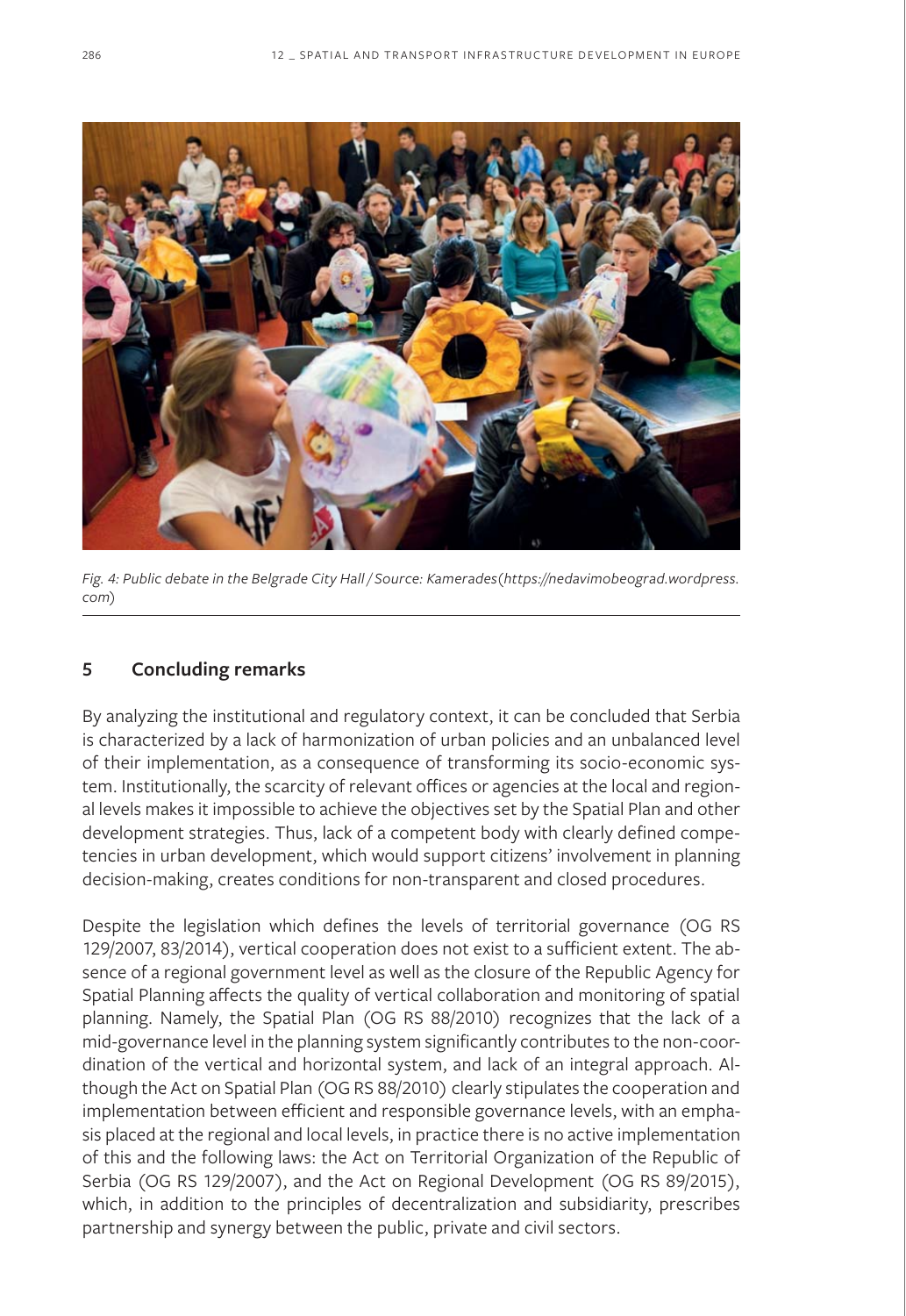By analyzing the planning system and the legislative framework in Serbia, it is concluded that mechanisms for the implementation and formalization of the civil sector's participation have not yet found an appropriate place in the regulatory framework. Moreover, the lack of appropriate mechanisms, inconsistencies in the legislative and regulatory framework, as well as strong conflict between laws and by-laws (Čukić 2016) creates conditions for abuse, non-transparent and corruptive actions. The analysis of various documents shows the following:

- 1 The Spatial Plan of the Republic of Serbia (OG RS 88/2010) instructs the promotion of local initiatives, i.e. educational, social and cultural services and activities adjust to the needs and interests of the local population. The same document recommends the introduction of incentive measures for the active involvement of citizens and civil society organizations in planning, and the organization of partnerships between the local authorities and civil society organizations. However, the lack of concrete measures and mechanisms points to a declarative commitment to both the development of partnerships and involvement of the civil sector, which is further confirmed by insufficiently encouraging results in practice.
- 2 The abovementioned strategic documents recognize the need for sustainable spatial development by the means of increasing efficiency and accountability in the use, management and improvement of space. More precisely, there is a need to identify the real needs of citizens, ensuring protection of the public interest, and ensuring the participation of the civil sector in the decision-making process. However, participation in planning is established through a formal legal process conditioned by the nature of the plan, which ensures minimum conditions for citizen participation in the planning process. According to the Act on Planning and Construction (OG RS 145/2014), institutes of early public insight and public insight are the only possibility for citizens to get involved in the planning process. Thus, the provisions defining these processes satisfy the formal notification criteria rather than essential participation in the planning process. Also, among the disadvantages of the abovementioned law is the lack of feedback between the public and the civil sectors. Feedback gives insight into ideas, suggestions and remarks, and affects the creation of trust and mutual respect, which would certainly lead to increased forms of cooperation.
- 3 At the local level, non-formal mechanisms and techniques of active participation are usually not used, i.e. their implementation depends on the goodwill of the individuals from the competent administration. The discouraging results in practice point to the conclusion that the public-sector actors do not have developed mechanisms or relations with members of the civil sector, and vice versa. Although some legal frameworks and strategic guidelines support citizens' initiatives in local development, empirical data show that this has not led to the expected effect of implementation of the initiative (Čukić 2013, 2016).

The previous analysis leads to the identification of two key measures for transforming the planning process in Serbia, viewed through the lens of the civil sector's role and participation in spatial governance. Bearing the consequences of the slow transition in mind, Serbia still faces proto-democracy as a form of social system (Vujo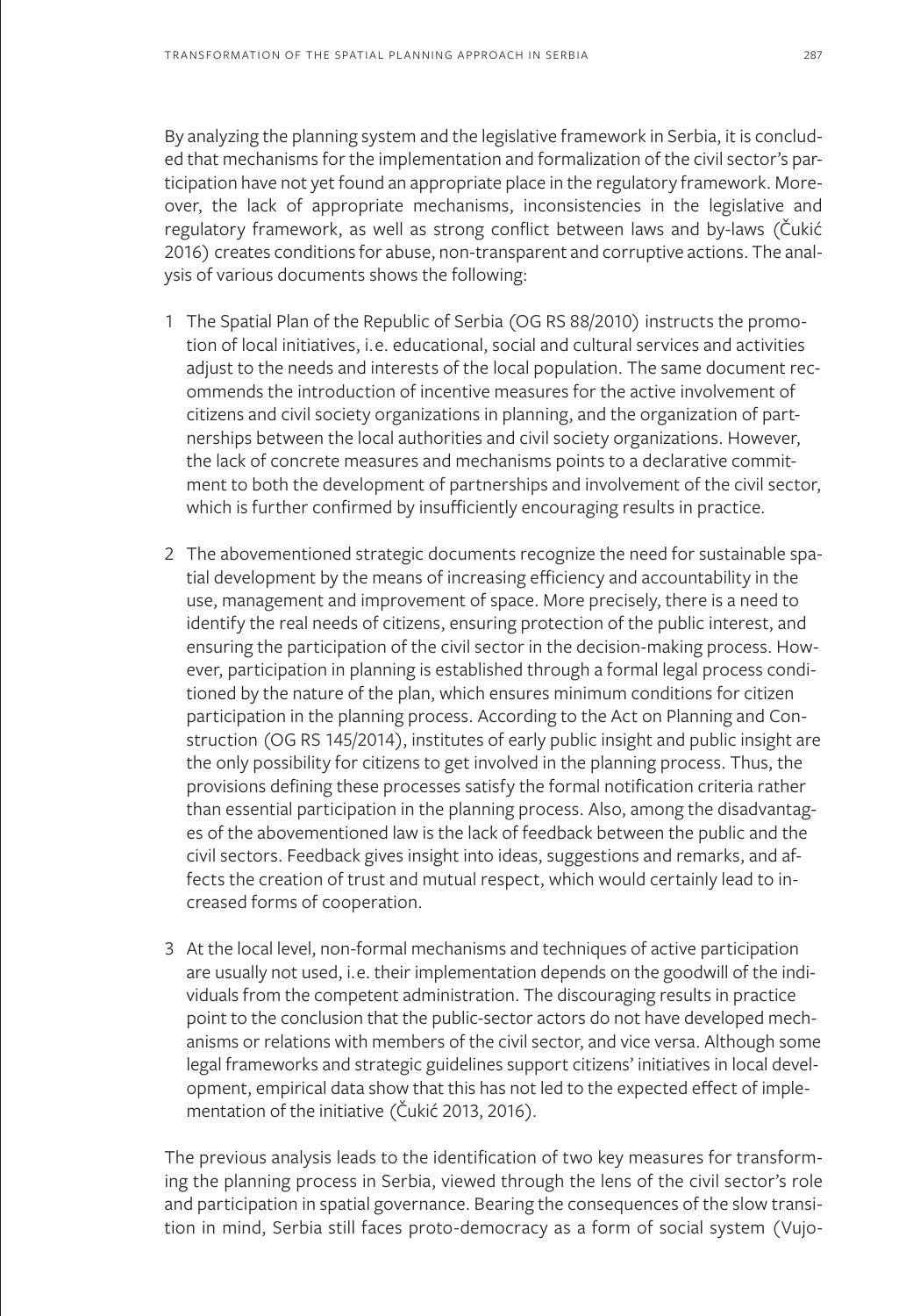šević/Zeković/Maričić 2012), with planning policies only declaratively promoting collaboration and deliberation (Perić/Miljuš 2017), while, essentially, their formulation and implementation is still strongly influenced by the hierarchical (top-down) approach to planning decision-making. To instrumentalize civil sector practices, and in order to achieve stable and long-term solutions important for spatial and urban development in Serbia, the following measures are set out:

- > **Intensive partnership between the public and the civil sector.** This form of synergy is crucial for the transparency of the planning process, which thus remains under the control of the general public, while the civil sector becomes an important element in establishing the new governance arrangements.
- > **Strengthening the role of local self-government in cooperation with the civil sector.** Local self-government appears as a key player for efficient spatial development and cooperation with the civil sector.

These measures can be achieved in decentralized governance systems through the change of procedural approach and planning regulations. Namely, by decentralization it is possible to avoid a political monopoly over urban development, which at the same time must follow the differentiation of political from professional and administrative positions. In addition, important elements for new governance arrangements and the civil-public partnerships strongly depend on democratic social context, organized civil society and capacity to advocate urban policy practices. Thus, changes in planning instruments and governance mechanisms towards the implementation of civil sector practices in spatial policies depend on political, professional and social will, as well as readiness to change the decision-making system.

A democratized structure of governance and decision-making is realized when there is trust built between the political elites, the profession and the citizens. In this way, it is possible for concrete decisions to be applied to the specific needs of citizens, thus raising the level of motivation for participation in the decision-making process regarding the needs of the local community. Also, what further influences the decision-making system and governance in the common interest is the strong role of the civil sector and its capacity to become a vital partner. Therefore, the improvement of spatial planning policies and practices will depend on a model that enables citizens to control spatial governance, i.e. a civil-public partnership model that will influence the change of urban development policies.

#### **Literature**

AUGUR (2012): The Role and Structure of Civil Society Organizations in National and Global Governance: Evolution and outlook between now and 2013.

www.augurproject.eu/IMG/pdf/cso\_note\_provisional\_draft5\_june\_2012.pdf (May 13, 2015).

CEC – Commission of the European Communities (2005): Trans-European Transport Network –

TEN-T priority axes and projects. Luxembourg: Office for Official Publications of the European Communities.

CSD – Committee on Spatial Development (1999): ESDP – European Spatial Development Perspective. Towards Balanced and Sustainable Development of the Territory of the European Union. Luxembourg: Office for Official Publications of the European Communities.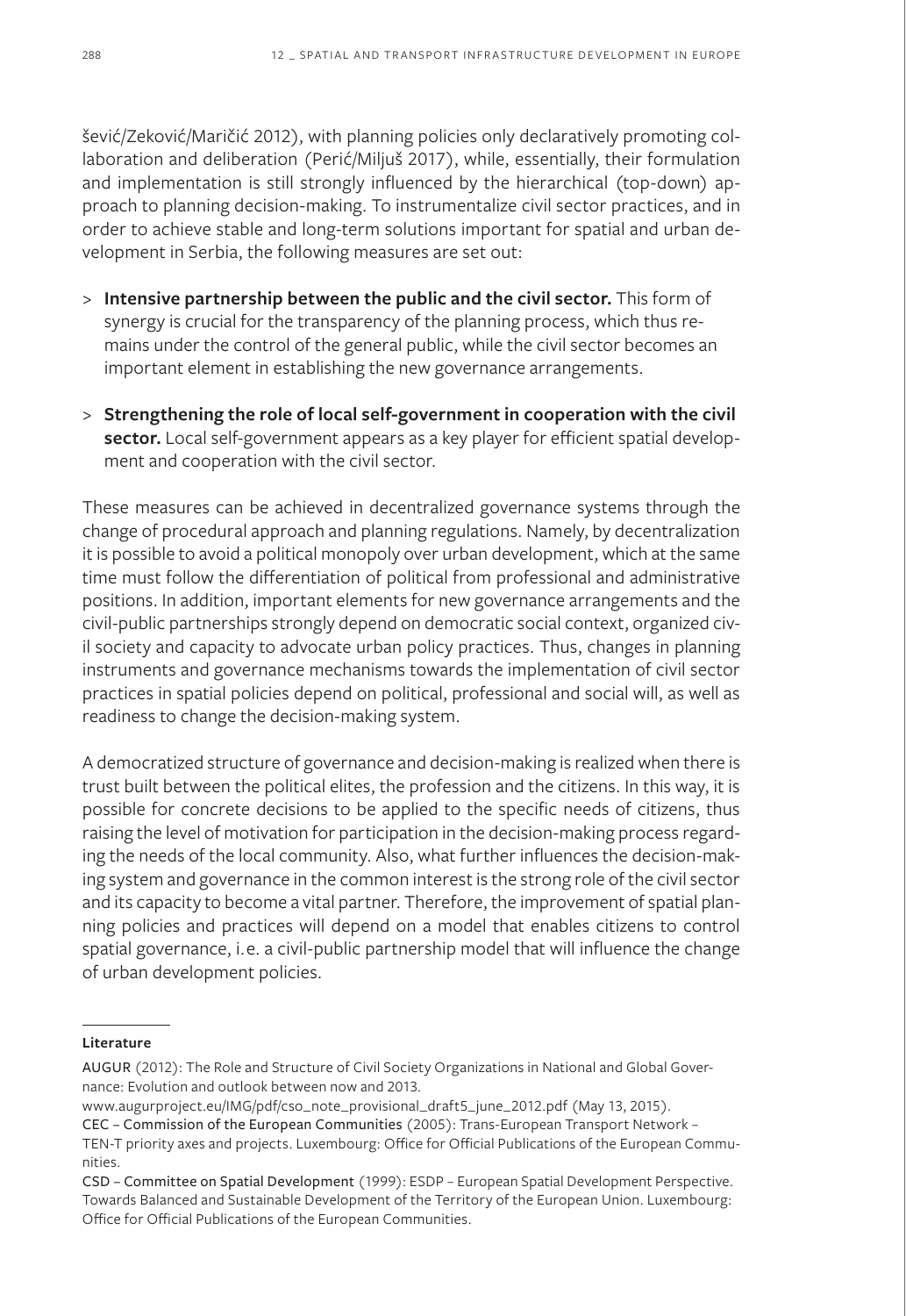Čukić, I. (2013): Map of action (Mapa akcije). Belgrade: Creative Lab.

Čukić, I.; Sekulić, D.; Slavković, Lj.; Vilenica, A. (2015): Report from Belgrade Waterfront. In: Eurozine www.eurozine.com/report-from-belgrade-waterfront/ (May 23, 2019).

Čukić, I. (2016): The role of temporary urban practices in activating the spatial resources (Uloga privremenih urbanih praksi u aktiviranju prostornih resursa). PhD diss. Belgrade: University of Belgrade.

Durant, R.; Fiorino, D.; Oleary, R. (2004): Environment Governance Reconsidered: Challenges, Choices and Opportunities. MA: MIT Press.

EC – European Commission (2011): TEN-T Core Network Including Core Network Corridors. Brussels: Commission of the European Communities.

EC – European Commission (2016): Urban agenda for EU. Brussels: Office for Official Publications of the European Communities.

ECMT – European Conference of Ministers of Transport (1997): Activities of the Conference: Resolutions of the Council of Ministers of Transport and Reports Approved in 1997. Paris: OECD.

Eagle Hills (2015): Belgrade Waterfront Project (brochure). Belgrade: Eagle Hills.

EP – European Parliament (2009): Urban Dimension of Cohesion Policy. Strasbourg: EP.

Ignjatović, M. (2017): The role of Serbia in strengthening the European railway infrastructure network. Presentation held at CIP. Belgrade, April 28, 2017.

JSC SR – JSC Serbian Railways (2017): History of Serbian Railways.

http://serbianrailways.com/history-of-serbian-railways/ (April 15, 2017).

Maruna, M. (2015): Can Planning Solutions Be Evaluated without Insight into the Process of their Creation? In: Schrenk, M.; Popovich, V.; Zeile, P.; Elisei, P.; Beyer, C. (Eds.): Proceedings of the REAL CORP 2015 Conference "Plan Together–Right Now–Overall". Vienna: REAL CORP, 121–132.

Maruna, M.; Čolić, R. (2017): Model for Integrated Urban Disaster Risk Management at the Local Level: Bottom-up Initiatives of Academics. In: Galderisi, A.; Colucci, A. (Eds.): Smart, Resilient and Transition Cities. Emerging Approaches and Tools for a Climate-Sensitive Urban Development. Amsterdam: Elsevier, 195–202.

Mišković, D.; Vidović, D.; Žuvela, A. (2015): Towards the institutional pluralism: the development of the socio-cultural centers (Prema institucionalnom pluralizmu: Razvoj društveno-kulturnih centara). Zagreb: Zaklada "Kultura nova".

Nedović-Budić, Z.; Zeković, S.; Vujošević, M. (2012): Land Privatization and Management in Serbia – Policy in Limbo. In: Journal of Architecture and Planning Research 29, 307–317.

Orlović Lovren, V.; Maruna, M.; Crnčević, T. (2016): Contributing towards more sustainable cities – learning through collaboration. In: Leal-Filho, W.; Brandli, L. (Eds.): Engaging Stakeholders in Education for Sustainable Development at University Level. London: Springer, 33–44.

Paunović, Ž. (2013): Civil society and labor rights: the role and potentials of civil society in the labor domain (Civilno društvo i radna prava: Uloga i potencijali civilnog društva u sferi rada). Beograd: Fondacija Centar za demokratiju.

Perić, A. (2016): The evolution of planning thought in Serbia: Can planning be 'resilient' to the transitional challenges? In: Hein, C. (Ed.): Proceedings of the 17<sup>th</sup> International Planning History Society Conference "History-Urbanism-Resilience" (vol.7). Delft: TU Delft Open, 181–193.

Perić, A.; Miljuš, M. (2017): Spatial and urban planning in Serbia: a look through the lens of deliberative approach. In: Spatium – International Planning Review 37, 49–57.

Petrović, M. (2012): Preconditions for new environmental governance in Serbia (Pretpostavke novog modela upravljanja okruženjem u Srbiji). In: Sociologija, 54 (1), 81–104.

Radojević, R. (2017): The Belgrade Waterfront project through the lens of technical requirements. Presentation held at the BW headquarter. Belgrade, April 27, 2017.

SEEDS – Stimulating Enterprising Environments for Development and Sustainability (2015): Temporary Use Practice. Sheffield: University of Sheffield.

www.seeds-project.com/assets/doc/Temporary-Use-Practice.pdf (January 25, 2016).

Stojkov, B. (2011): Spatial development and planning in Serbia (Prostorni razvoj i planiranje u Srbiji). www.gaf.ni.ac.rs/\_news/\_info/conf11/Predavanje%20Borislav%20Stojkov.pdf (May 25, 2015).

Vujošević, M. (2012): Sideways of state spatial development policy: unfounded hopes, false promises and lack of real instruments (Stranputice državne politike prostornog razvoja: neosnovane nade, lažna obećanja i nepostojanje stvarnih instrumenata). In: Polis, 1 (1), 27–31.

Vujošević, M.; Zeković, S.; Maričić, T. (2012): Post-socialist transition in Serbia and its unsustainable path. In: European Planning Studies 20, 1707–1727.